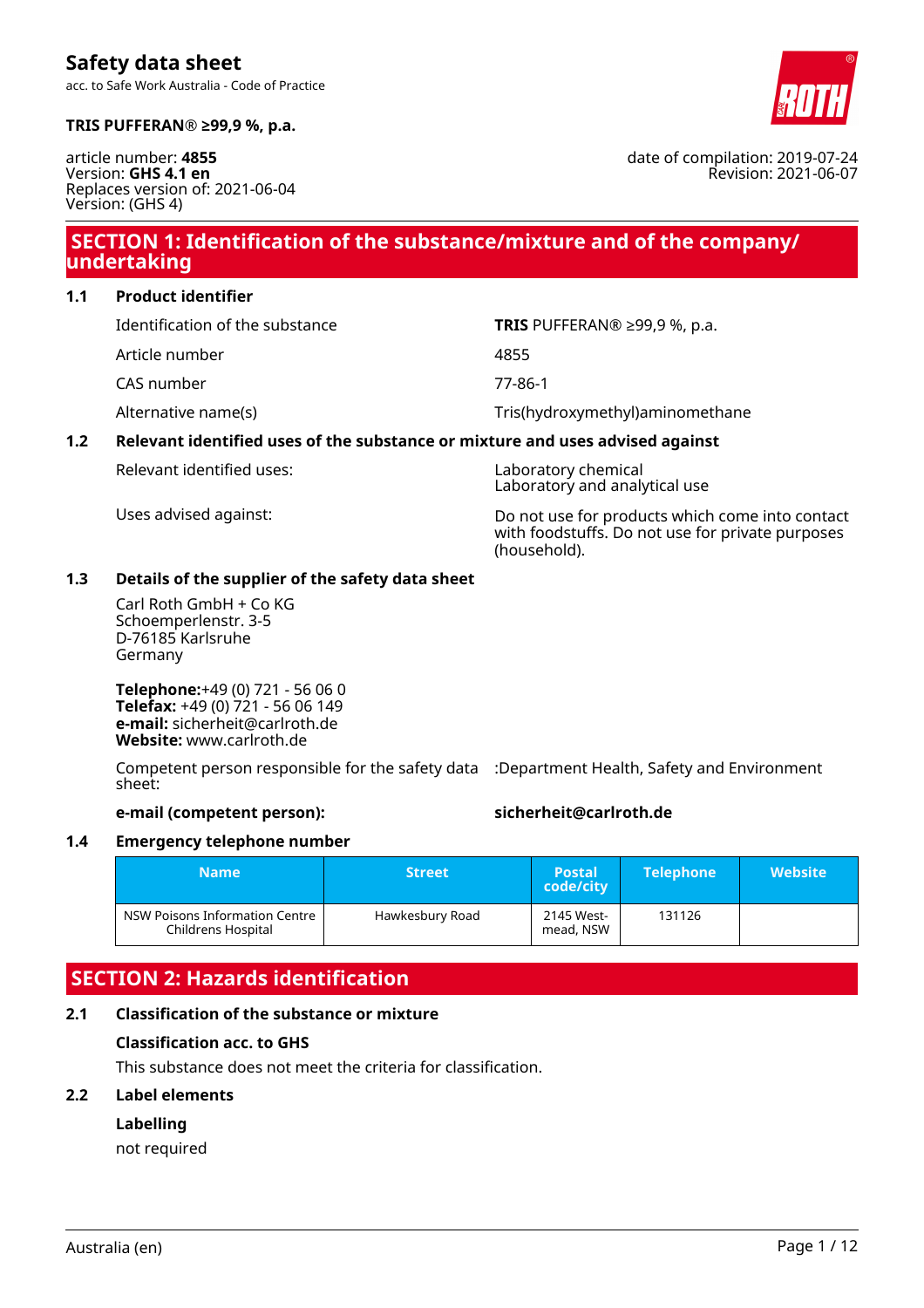acc. to Safe Work Australia - Code of Practice



### **TRIS PUFFERAN® ≥99,9 %, p.a.**

article number: **4855**

### **2.3 Other hazards**

### **Results of PBT and vPvB assessment**

According to the results of its assessment, this substance is not a PBT or a vPvB.

### **SECTION 3: Composition/information on ingredients**

### **3.1 Substances**

| Name of substance | <b>TRIS</b>      |
|-------------------|------------------|
| Molecular formula | $C_4H_{11}NO_3$  |
| Molar mass        | 121.1 $9/_{mol}$ |
| CAS No            | 77-86-1          |

### **SECTION 4: First aid measures**

### **4.1 Description of first aid measures**



### **General notes**

Take off contaminated clothing.

### **Following inhalation**

Provide fresh air. In all cases of doubt, or when symptoms persist, seek medical advice.

### **Following skin contact**

Rinse skin with water/shower. In all cases of doubt, or when symptoms persist, seek medical advice.

#### **Following eye contact**

Rinse cautiously with water for several minutes. In all cases of doubt, or when symptoms persist, seek medical advice.

#### **Following ingestion**

Rinse mouth. Call a doctor if you feel unwell.

- **4.2 Most important symptoms and effects, both acute and delayed** Irritant effects
- **4.3 Indication of any immediate medical attention and special treatment needed** none

### **SECTION 5: Firefighting measures**

**5.1 Extinguishing media**



### **Suitable extinguishing media**

co-ordinate firefighting measures to the fire surroundings water, foam, alcohol resistant foam, dry extinguishing powder, ABC-powder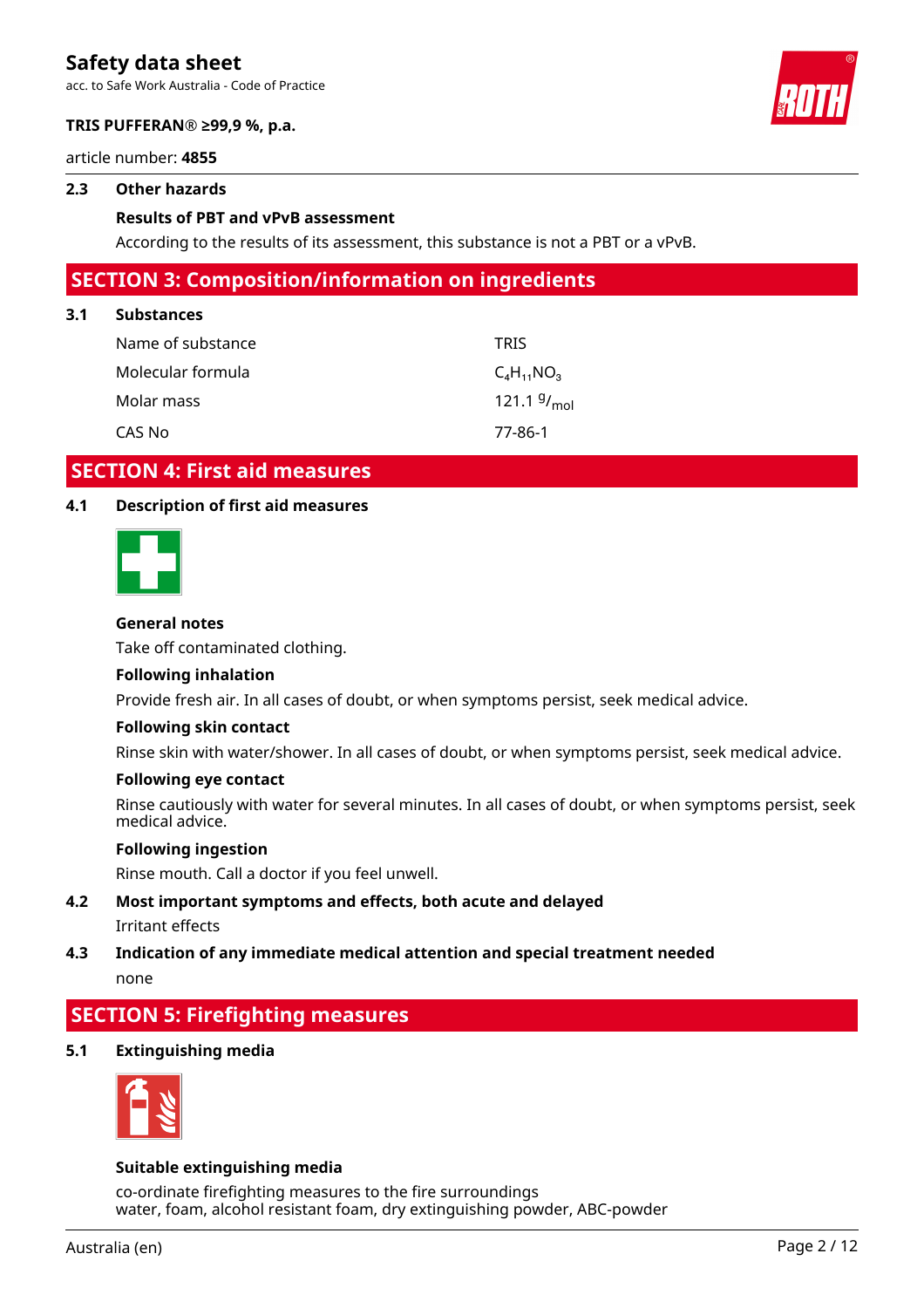acc. to Safe Work Australia - Code of Practice

### **TRIS PUFFERAN® ≥99,9 %, p.a.**

article number: **4855**

### **Unsuitable extinguishing media**

water jet

### **5.2 Special hazards arising from the substance or mixture**

Combustible.

### **Hazardous combustion products**

In case of fire may be liberated: Nitrogen oxides (NOx), Carbon monoxide (CO), Carbon dioxide (CO₂)

### **5.3 Advice for firefighters**

In case of fire and/or explosion do not breathe fumes. Fight fire with normal precautions from a reasonable distance. Wear self-contained breathing apparatus.

### **SECTION 6: Accidental release measures**

**6.1 Personal precautions, protective equipment and emergency procedures**



### **For non-emergency personnel**

No special measures are necessary.

**6.2 Environmental precautions**

Keep away from drains, surface and ground water.

### **6.3 Methods and material for containment and cleaning up**

### **Advice on how to contain a spill**

Covering of drains. Take up mechanically.

### **Advice on how to clean up a spill**

Take up mechanically.

### **Other information relating to spills and releases**

Place in appropriate containers for disposal.

### **6.4 Reference to other sections**

Hazardous combustion products: see section 5. Personal protective equipment: see section 8. Incompatible materials: see section 10. Disposal considerations: see section 13.

### **SECTION 7: Handling and storage**

### **7.1 Precautions for safe handling**

No special measures are necessary.

### **Advice on general occupational hygiene**

Keep away from food, drink and animal feedingstuffs.

### **7.2 Conditions for safe storage, including any incompatibilities**

Store in a dry place.

### **Incompatible substances or mixtures**

Observe hints for combined storage.

### **Consideration of other advice:**

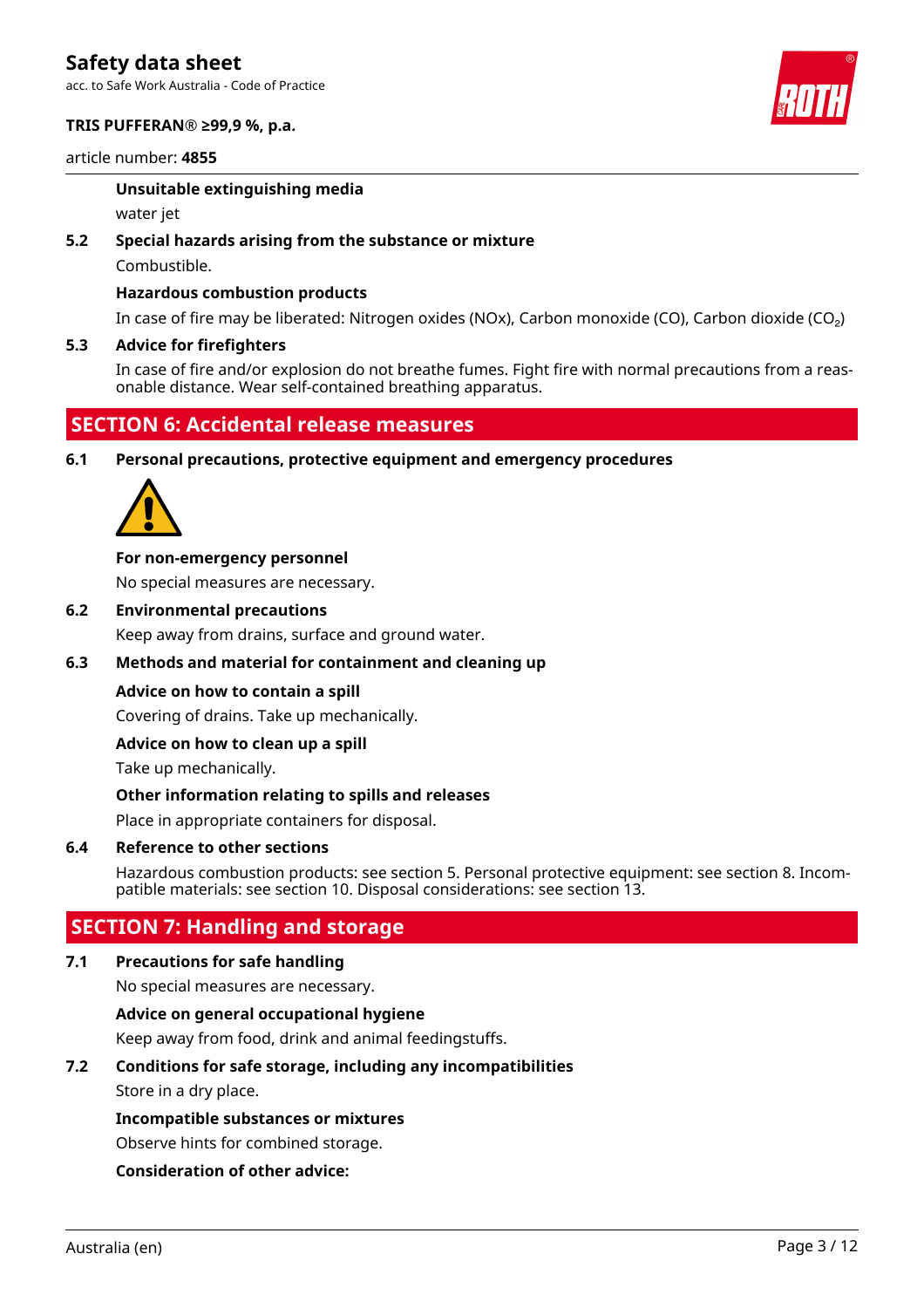acc. to Safe Work Australia - Code of Practice

### **TRIS PUFFERAN® ≥99,9 %, p.a.**

article number: **4855**

**Specific designs for storage rooms or vessels**

Recommended storage temperature: 15 – 25 °C

### **7.3 Specific end use(s)**

No information available.

### **SECTION 8: Exposure controls/personal protection**

### **8.1 Control parameters**

#### **National limit values**

### **Occupational exposure limit values (Workplace Exposure Limits)**

Data are not available.

### **Human health values**

#### **Relevant DNELs and other threshold levels**

| <b>Endpoint</b> | <b>Threshold</b><br><b>level</b> | <b>Protection goal,</b><br>route of exposure | Used in           | <b>Exposure time</b>       |
|-----------------|----------------------------------|----------------------------------------------|-------------------|----------------------------|
| <b>DNEL</b>     | 117.5 mg/m <sup>3</sup>          | human, inhalatory                            | worker (industry) | chronic - systemic effects |
| <b>DNEL</b>     | 166.7 mg/kg<br>bw/day            | human, dermal                                | worker (industry) | chronic - systemic effects |

### **Environmental values**

| Relevant PNECs and other threshold levels |                                  |                   |                                       |                              |
|-------------------------------------------|----------------------------------|-------------------|---------------------------------------|------------------------------|
| End-<br>point                             | <b>Threshold</b><br><b>level</b> | <b>Organism</b>   | <b>Environmental com-</b><br>partment | <b>Exposure time</b>         |
| <b>PNEC</b>                               | $300 \frac{mg}{l}$               | aquatic organisms | sewage treatment plant<br>(STP)       | short-term (single instance) |

#### **8.2 Exposure controls**

### **Individual protection measures (personal protective equipment)**

### **Eye/face protection**



Use safety goggle with side protection.

### **Skin protection**



### **• hand protection**

Wear suitable gloves. Chemical protection gloves are suitable, which are tested according to EN 374.

#### **• type of material**

NBR (Nitrile rubber)

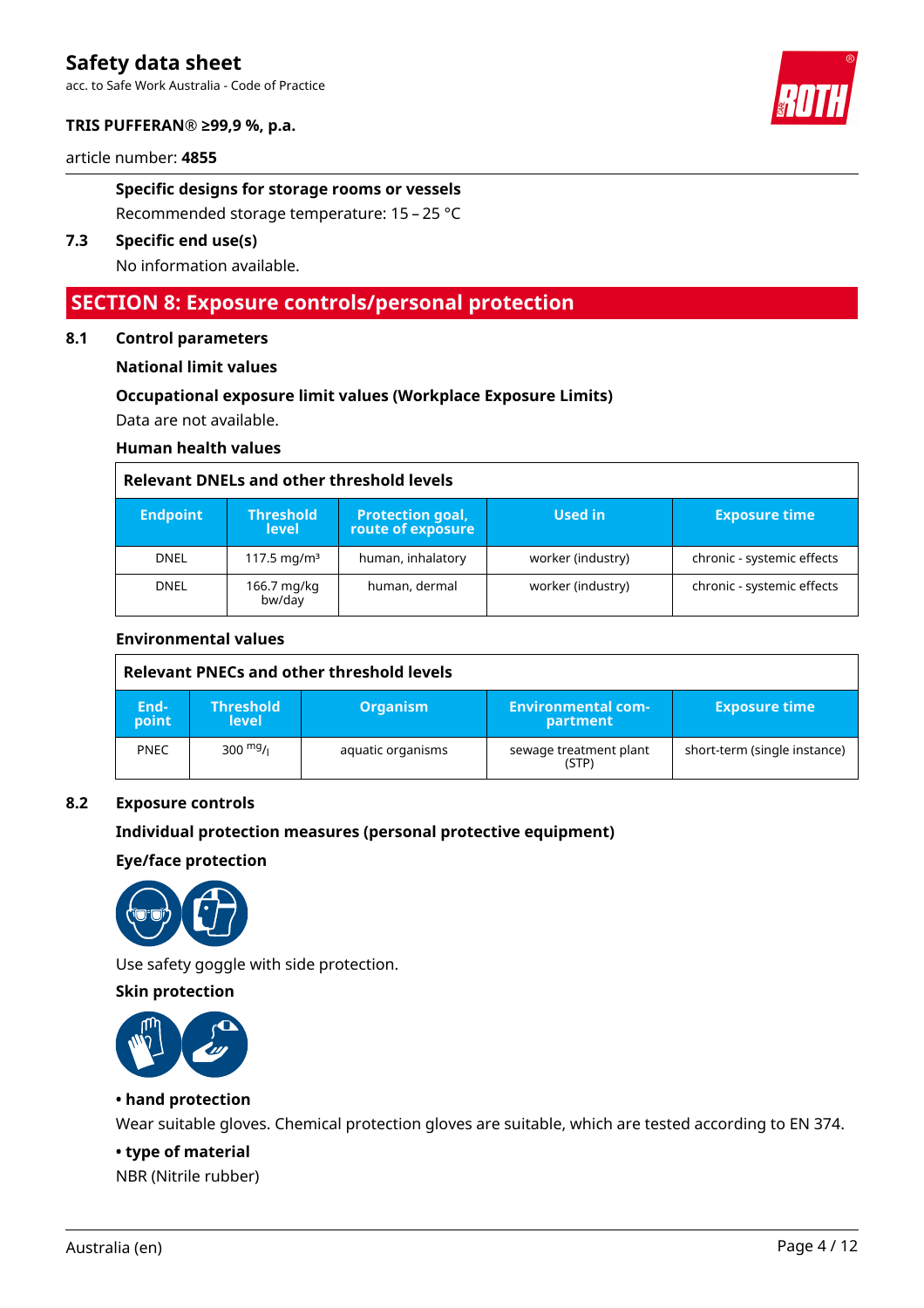acc. to Safe Work Australia - Code of Practice

### **TRIS PUFFERAN® ≥99,9 %, p.a.**

article number: **4855**

### **• material thickness**

>0,11 mm

#### **• breakthrough times of the glove material**

>480 minutes (permeation: level 6)

#### **• other protection measures**

Take recovery periods for skin regeneration. Preventive skin protection (barrier creams/ointments) is recommended.

#### **Respiratory protection**



Respiratory protection necessary at: Dust formation. Particulate filter device (EN 143). P1 (filters at least 80 % of airborne particles, colour code: White).

#### **Environmental exposure controls**

Keep away from drains, surface and ground water.

### **SECTION 9: Physical and chemical properties**

### **9.1 Information on basic physical and chemical properties**

| Physical state                                              | solid                                                        |
|-------------------------------------------------------------|--------------------------------------------------------------|
| Colour                                                      | white                                                        |
| Odour                                                       | odourless                                                    |
| Melting point/freezing point                                | 169 °C at 1,013 hPa (ECHA)                                   |
| Boiling point or initial boiling point and boiling<br>range | 288 °C at 101.6 kPa (ECHA)                                   |
| Flammability                                                | this material is combustible, but will not ignite<br>readily |
| Lower and upper explosion limit                             | not determined                                               |
| Flash point                                                 | not applicable                                               |
| Auto-ignition temperature                                   | not determined                                               |
| Decomposition temperature                                   | 288 °C at 101.6 kPa (ECHA)                                   |
| pH (value)                                                  | 10.2 – 10.6 (in aqueous solution: 6 $9/1$ , 20 °C)           |
| Kinematic viscosity                                         | not relevant                                                 |
| Solubility(ies)                                             |                                                              |
| Water solubility                                            | ≤890 $9/$ <sub>1</sub> at 30 °C (ECHA)                       |
| Solubility in alcohol                                       | soluble                                                      |
| Solubility in ethyl acetate                                 | partially soluble                                            |
| Solubility in dimethylformamide                             | soluble                                                      |
| Partition coefficient                                       |                                                              |

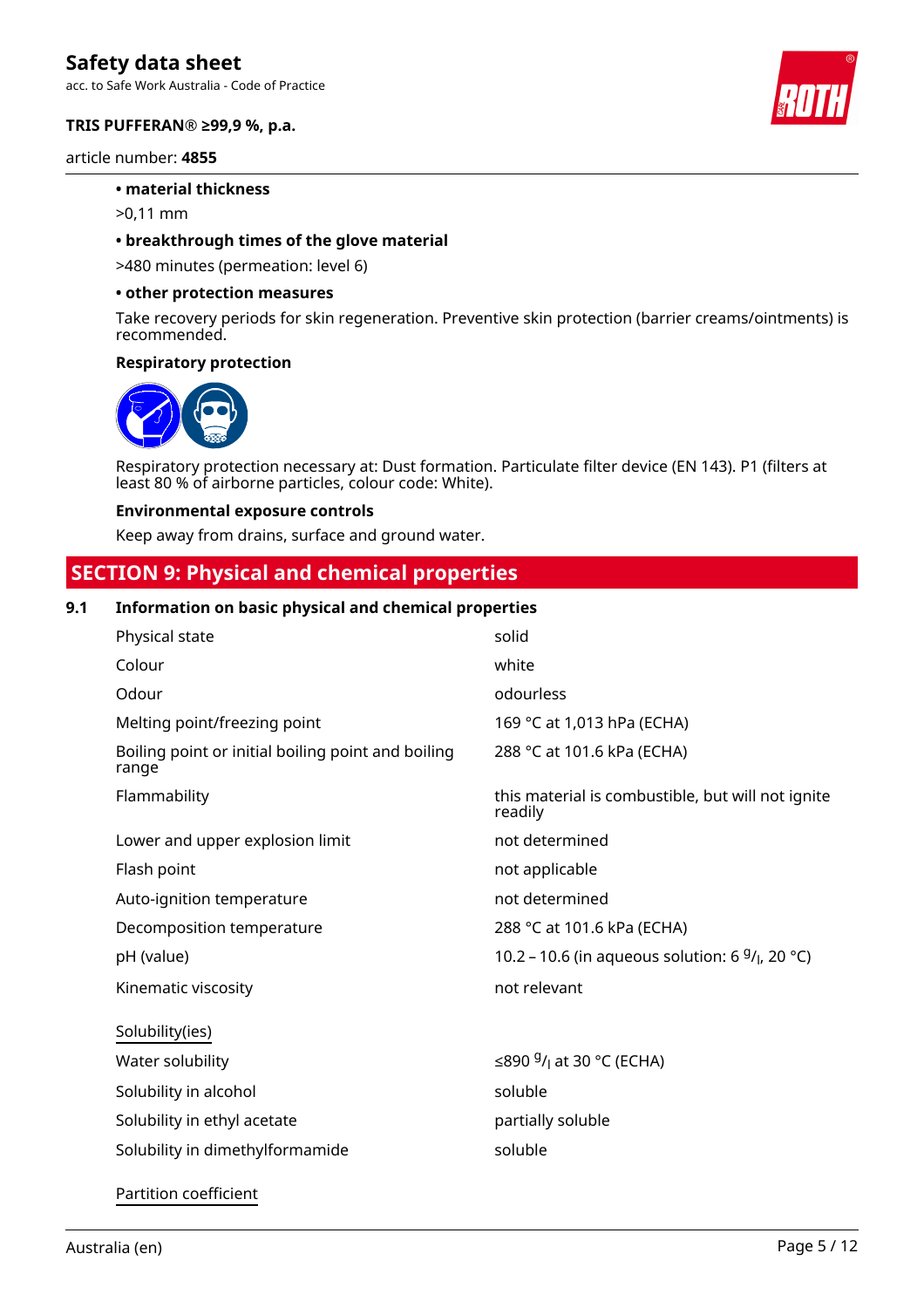acc. to Safe Work Australia - Code of Practice

### **TRIS PUFFERAN® ≥99,9 %, p.a.**

|     | article number: 4855                                   |                                                                |
|-----|--------------------------------------------------------|----------------------------------------------------------------|
|     | Partition coefficient n-octanol/water (log value):     | $-1.56(20 °C)$                                                 |
|     | Soil organic carbon/water (log KOC)                    | $1.54 - 1.87$ (ECHA)                                           |
|     | Vapour pressure                                        | 0 Pa at 20 $^{\circ}$ C                                        |
|     | Density                                                | 1.32 $9/_{cm^3}$ at 20 °C                                      |
|     | Relative vapour density                                | information on this property is not available                  |
|     | <b>Bulk density</b>                                    | $-840 \frac{\text{kg}}{\text{m}^3}$                            |
|     | Particle characteristics                               | No data available.                                             |
|     | Other safety parameters                                |                                                                |
|     | Oxidising properties                                   | none                                                           |
| 9.2 | <b>Other information</b>                               |                                                                |
|     | Information with regard to physical hazard<br>classes: | hazard classes acc. to GHS<br>(physical hazards): not relevant |
|     | Other safety characteristics:                          | There is no additional information.                            |

## **SECTION 10: Stability and reactivity**

### **10.1 Reactivity**

The product in the delivered form is not dust explosion capable; the enrichment of fine dust however leads to the danger of dust explosion.

### **10.2 Chemical stability**

The material is stable under normal ambient and anticipated storage and handling conditions of temperature and pressure.

### **10.3 Possibility of hazardous reactions**

**Violent reaction with:** strong oxidiser

### **10.4 Conditions to avoid**

Keep away from heat. Decompostion takes place from temperatures above: 288 °C at 101.6 kPa.

### **10.5 Incompatible materials**

There is no additional information.

### **10.6 Hazardous decomposition products**

Hazardous combustion products: see section 5.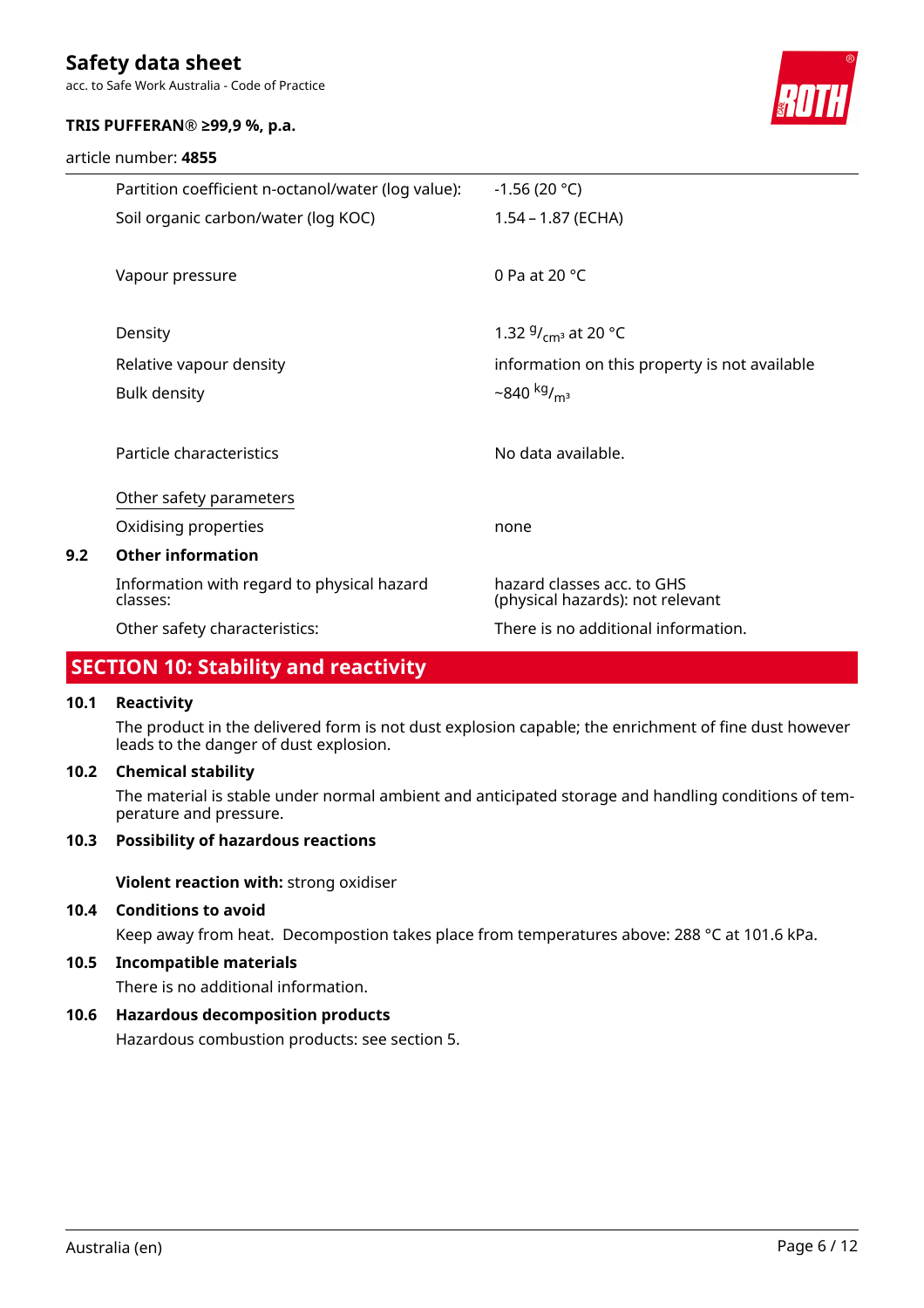acc. to Safe Work Australia - Code of Practice



### **TRIS PUFFERAN® ≥99,9 %, p.a.**

### article number: **4855**

# **SECTION 11: Toxicological information**

### **11.1 Information on toxicological effects**

### **Classification acc. to GHS**

This substance does not meet the criteria for classification.

### **Acute toxicity**

Shall not be classified as acutely toxic.

| <b>Acute toxicity</b> |                 |                            |                |               |               |
|-----------------------|-----------------|----------------------------|----------------|---------------|---------------|
| <b>Exposure route</b> | <b>Endpoint</b> | <b>Value</b>               | <b>Species</b> | <b>Method</b> | <b>Source</b> |
| oral                  | LD50            | $>5,000$ mg/ <sub>kg</sub> | rat            |               | ECHA          |
| dermal                | LD50            | $>5,000$ mg/ <sub>kg</sub> | rat            |               | ECHA          |

### **Skin corrosion/irritation**

Shall not be classified as corrosive/irritant to skin.

### **Serious eye damage/eye irritation**

Shall not be classified as seriously damaging to the eye or eye irritant.

### **Respiratory or skin sensitisation**

Shall not be classified as a respiratory or skin sensitiser.

### **Germ cell mutagenicity**

Shall not be classified as germ cell mutagenic.

### **Carcinogenicity**

Shall not be classified as carcinogenic.

### **Reproductive toxicity**

Shall not be classified as a reproductive toxicant.

### **Specific target organ toxicity - single exposure**

Shall not be classified as a specific target organ toxicant (single exposure).

### **Specific target organ toxicity - repeated exposure**

Shall not be classified as a specific target organ toxicant (repeated exposure).

### **Aspiration hazard**

Shall not be classified as presenting an aspiration hazard.

### **Symptoms related to the physical, chemical and toxicological characteristics**

### **• If swallowed**

diarrhoea, vomiting, nausea

### **• If in eyes**

slightly irritant but not relevant for classification

### **• If inhaled**

Inhalation of dust may cause irritation of the respiratory system

### **• If on skin**

slightly irritant but not relevant for classification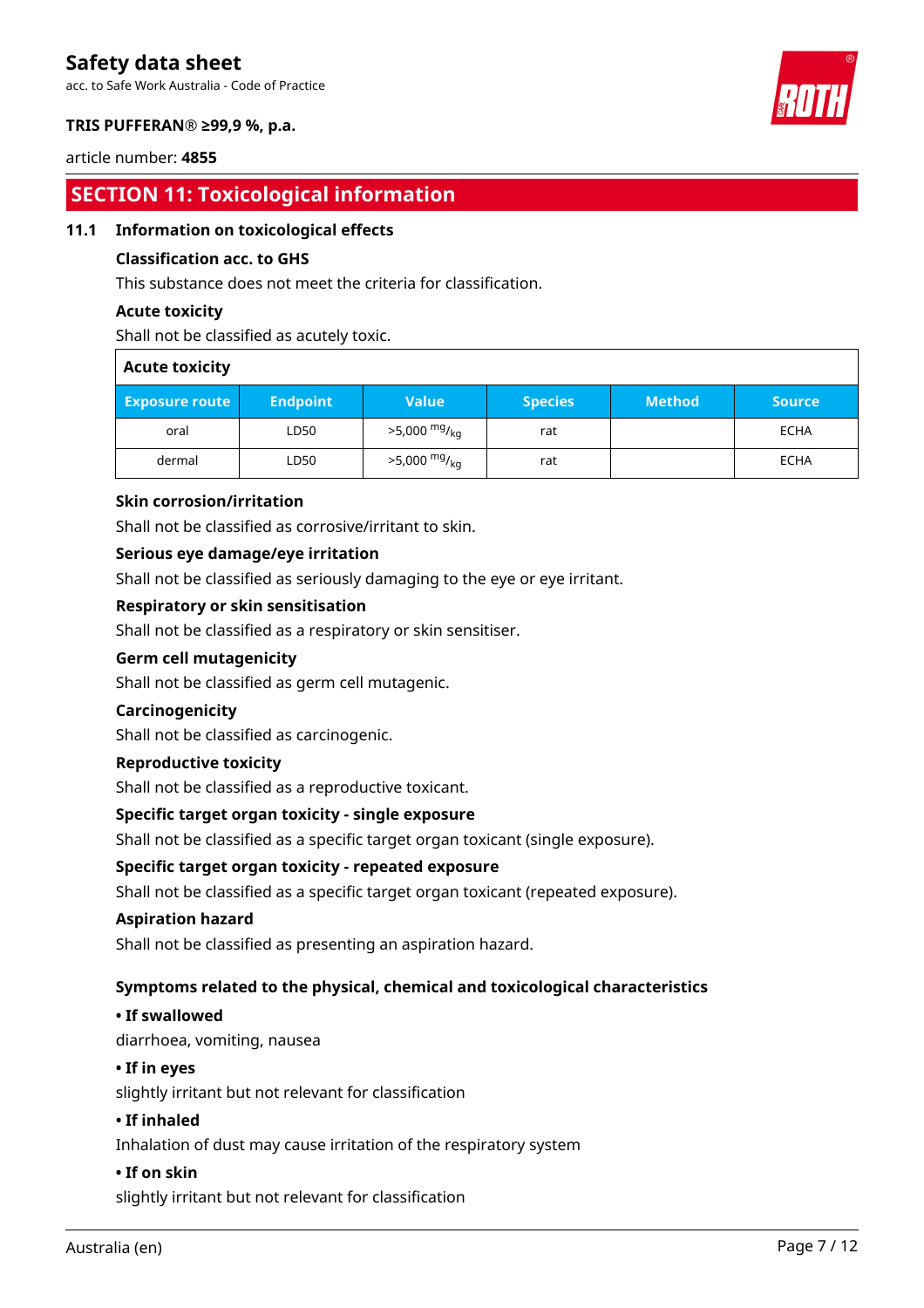acc. to Safe Work Australia - Code of Practice



### **TRIS PUFFERAN® ≥99,9 %, p.a.**

article number: **4855**

### **• Other information**

none

**11.2 Endocrine disrupting properties** Not listed.

# **SECTION 12: Ecological information**

### **12.1 Toxicity**

| <b>Aquatic toxicity (acute)</b> |              |                       |               |                         |
|---------------------------------|--------------|-----------------------|---------------|-------------------------|
| <b>Endpoint</b>                 | <b>Value</b> | <b>Species</b>        | <b>Source</b> | <b>Exposure</b><br>time |
| EC50                            | $>980$ mg/   | aquatic invertebrates | <b>ECHA</b>   | 48 h                    |
| ErC50                           | 473 $mg/$    | algae                 | <b>ECHA</b>   | 48 h                    |

### **Aquatic toxicity (chronic)**

| <b>Endpoint</b> | Value        | <b>Species</b> | <b>Source</b> | <b>Exposure</b><br>time |
|-----------------|--------------|----------------|---------------|-------------------------|
| EC50            | $>1,000$ mg/ | microorganisms | ECHA          | 3 h                     |

### **Biodegradation**

The substance is readily biodegradable.

### **12.2 Process of degradability**

Theoretical Oxygen Demand with nitrification: 1.651  $^{\mathsf{mg}}\prime_{\mathsf{mg}}$ Theoretical Oxygen Demand: 1.189  $_{\text{mg}}^{\text{mg}}$ /<sub>mg</sub> Theoretical Carbon Dioxide: 1.453  $^{\mathsf{mg}}\prime_{\mathsf{mg}}$ 

| <b>Process of degradability</b> |                         |       |  |  |
|---------------------------------|-------------------------|-------|--|--|
| <b>Process</b>                  | <b>Degradation rate</b> | Time' |  |  |
| biotic/abiotic                  | 89 %                    | 28 d  |  |  |
| oxygen depletion                | 100.7 %                 | 28 d  |  |  |
| carbon dioxide generation       | 65.9%                   | 28 d  |  |  |
| DOC removal                     | 97.1 %                  | 28 d  |  |  |

### **12.3 Bioaccumulative potential**

Does not significantly accumulate in organisms.

| n-octanol/water (log KOW) | $-1.56(20 °C)$ |
|---------------------------|----------------|
|                           |                |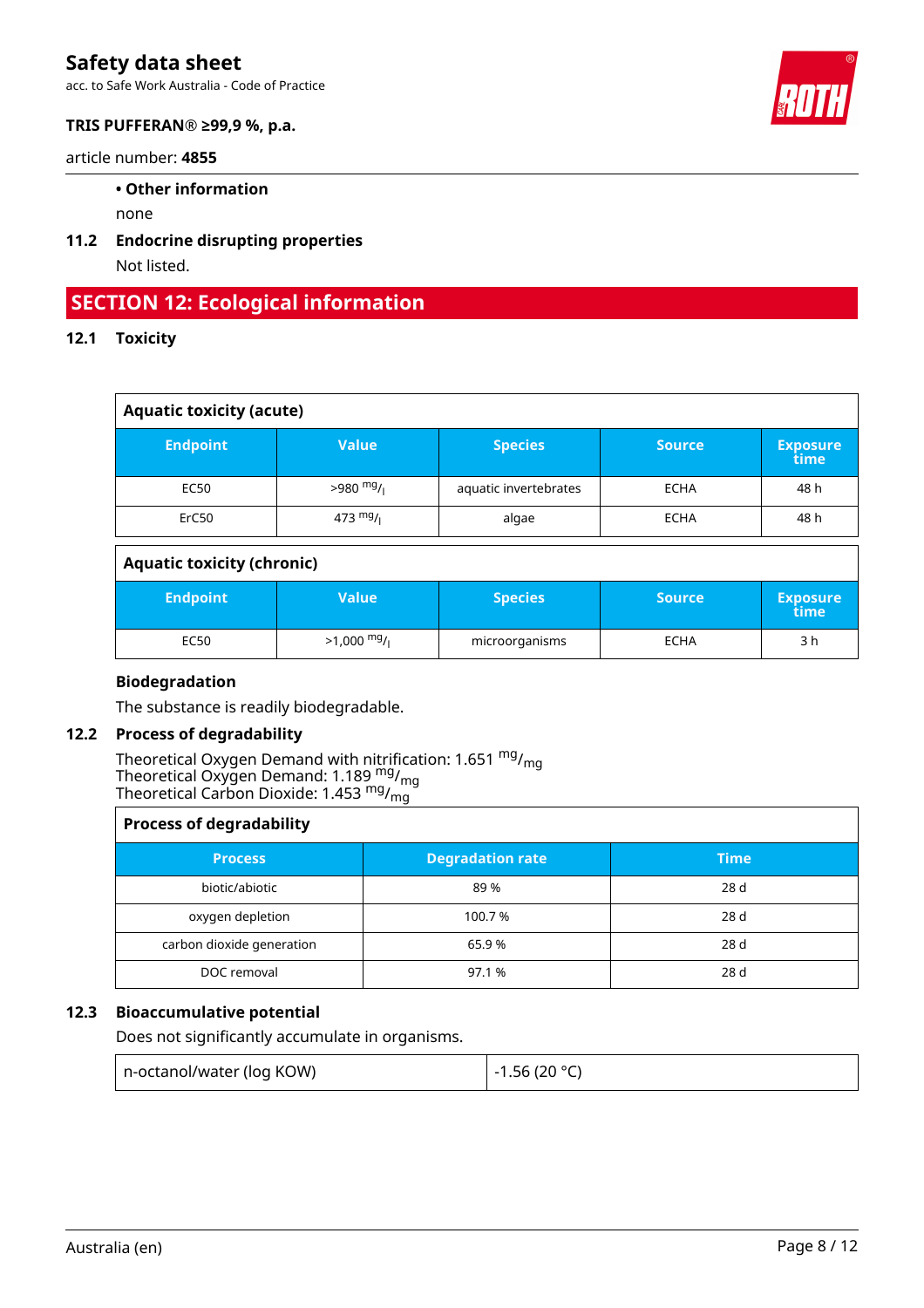acc. to Safe Work Australia - Code of Practice



### **TRIS PUFFERAN® ≥99,9 %, p.a.**

article number: **4855**

### **12.4 Mobility in soil**

|  | The Organic Carbon normalised adsorption<br>coefficient | 1.54 – 1.87 (ECHA) |
|--|---------------------------------------------------------|--------------------|
|--|---------------------------------------------------------|--------------------|

### **12.5 Results of PBT and vPvB assessment**

Data are not available.

**12.6 Endocrine disrupting properties** Not listed.

### **12.7 Other adverse effects**

Data are not available.

### **SECTION 13: Disposal considerations**

### **13.1 Waste treatment methods**



Consult the appropriate local waste disposal expert about waste disposal.

### **Sewage disposal-relevant information**

Do not empty into drains.

### **13.3 Remarks**

Waste shall be separated into the categories that can be handled separately by the local or national waste management facilities. Please consider the relevant national or regional provisions.

### **SECTION 14: Transport information**

- 
- **14.2 UN proper shipping name** not assigned
- **14.3 Transport hazard class(es)** not assigned
- **14.4 Packing group not assigned**
- 
- **14.1 UN number 14.1 UN** number
	-
	-
	-
- **14.5 Environmental hazards** non-environmentally hazardous acc. to the dangerous goods regulations

### **14.6 Special precautions for user**

There is no additional information.

- **14.7 Transport in bulk according to Annex II of MARPOL and the IBC Code** The cargo is not intended to be carried in bulk.
- **14.8 Information for each of the UN Model Regulations**

**Transport informationNational regulationsAdditional information(UN RTDG)** Not subject to transport regulations. UN RTDG

**International Maritime Dangerous Goods Code (IMDG) - Additional information** Not subject to IMDG.

**International Civil Aviation Organization (ICAO-IATA/DGR) - Additional information**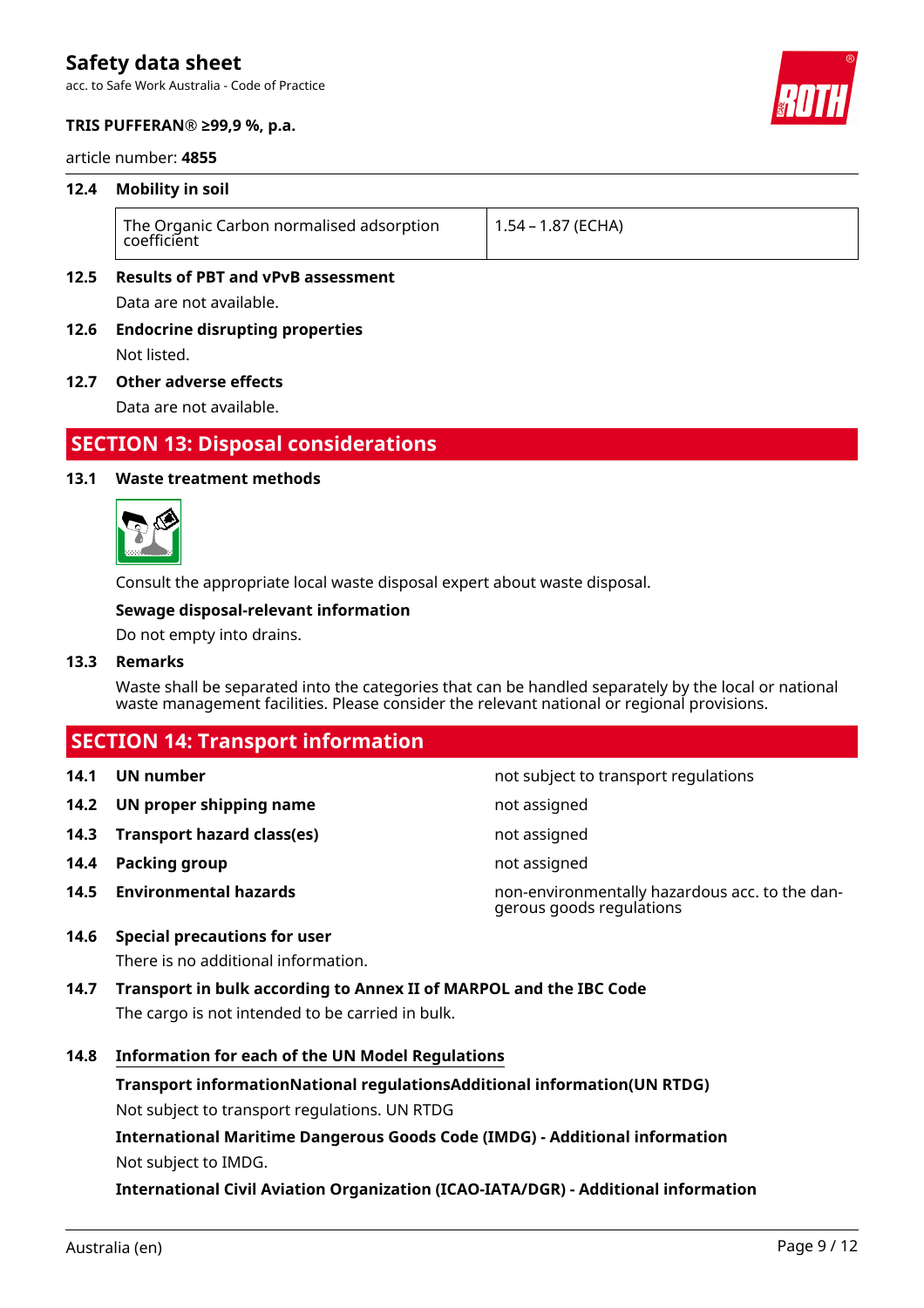acc. to Safe Work Australia - Code of Practice



### **TRIS PUFFERAN® ≥99,9 %, p.a.**

article number: **4855**

Not subject to ICAO-IATA.

### **SECTION 15: Regulatory information**

**15.1 Safety, health and environmental regulations/legislation specific for the substance or mixture** There is no additional information.

**National regulations(Australia)**

### **Australian Inventory of Chemical Substances(AICS)**

Substance is listed.

**National inventories**

| <b>Country</b> | <b>Inventory</b> | <b>Status</b>       |
|----------------|------------------|---------------------|
| AU             | <b>AICS</b>      | substance is listed |
| CA             | <b>DSL</b>       | substance is listed |
| <b>CN</b>      | <b>IECSC</b>     | substance is listed |
| EU             | ECSI             | substance is listed |
| EU             | REACH Reg.       | substance is listed |
| JP             | <b>CSCL-ENCS</b> | substance is listed |
| KR             | KECI             | substance is listed |
| МX             | <b>INSQ</b>      | substance is listed |
| NZ             | NZIOC            | substance is listed |
| PH             | <b>PICCS</b>     | substance is listed |
| <b>TR</b>      | <b>CICR</b>      | substance is listed |
| TW             | <b>TCSI</b>      | substance is listed |
| US             | <b>TSCA</b>      | substance is listed |

**Legend**

| <b>AICS</b><br><b>CICR</b> | Australian Inventory of Chemical Substances<br>Chemical Inventory and Control Regulation |
|----------------------------|------------------------------------------------------------------------------------------|
|                            | CSCL-ENCS List of Existing and New Chemical Substances (CSCL-ENCS)                       |
| <b>DSL</b><br>ECSI         | Domestic Substances List (DSL)<br>EC Substance Inventory (EINECS, ELINCS, NLP)           |
| <b>IECSC</b>               | Inventory of Existing Chemical Substances Produced or Imported in China                  |
| INSO                       | National Inventory of Chemical Substances                                                |
| KECI                       | Korea Existing Chemicals Inventory                                                       |
| NZIoC                      | New Zealand Inventory of Chemicals                                                       |
| <b>PICCS</b>               | Philippine Inventory of Chemicals and Chemical Substances (PICCS)                        |
|                            | REACH Reg. REACH registered substances                                                   |
| <b>TCSI</b><br><b>TSCA</b> | Taiwan Chemical Substance Inventory<br>Toxic Substance Control Act                       |
|                            |                                                                                          |

#### **15.2 Chemical Safety Assessment**

No Chemical Safety Assessment has been carried out for this substance.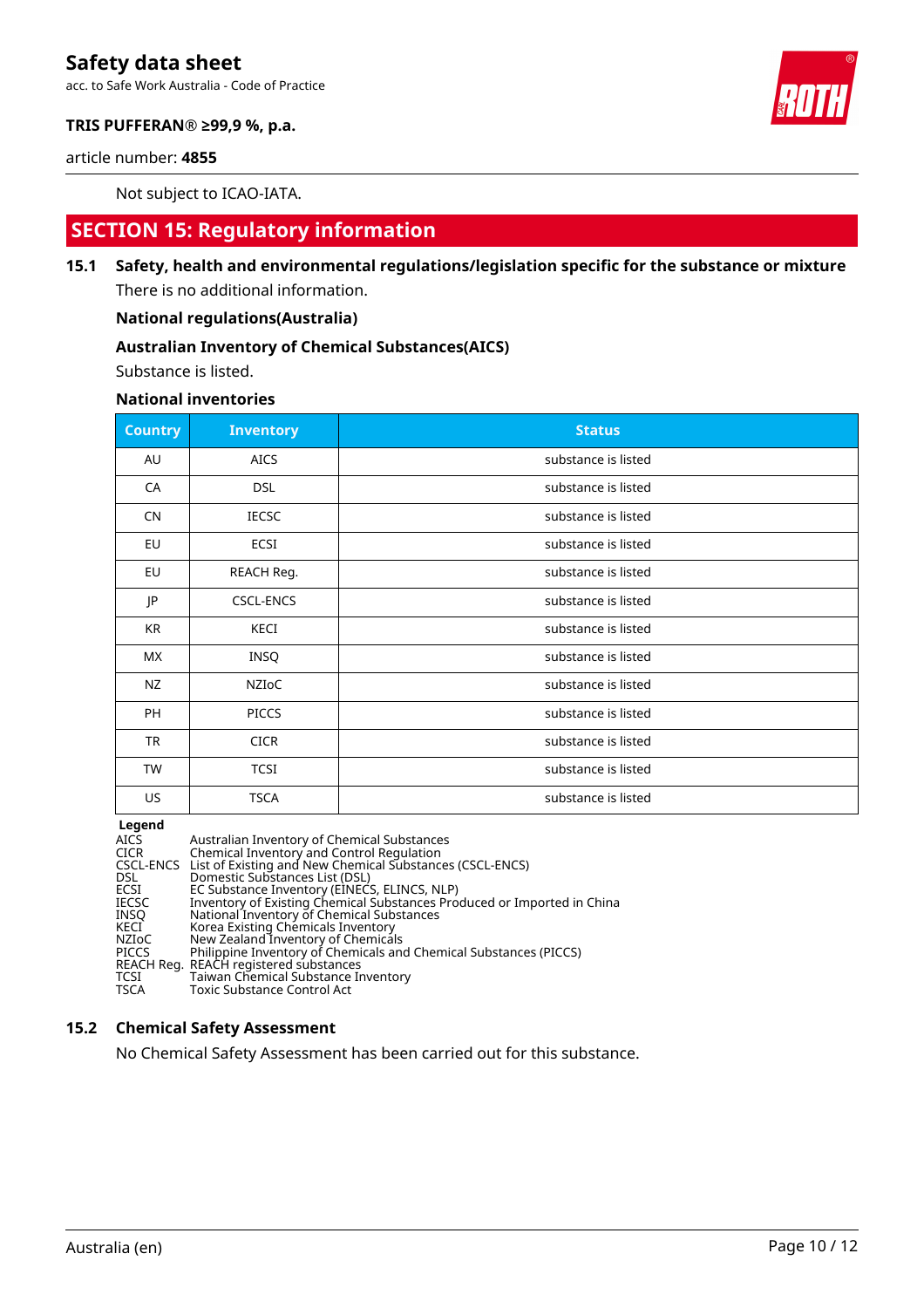acc. to Safe Work Australia - Code of Practice



### **TRIS PUFFERAN® ≥99,9 %, p.a.**

#### article number: **4855**

### **SECTION 16: Other information**

### **Indication of changes (revised safety data sheet)**

### Alignment to regulation: Globally Harmonized System of Classification and Labelling of Chemicals ("Purple book").

### Restructuring: section 9, section 14

| <b>Section</b> | <b>Former entry (text/value)</b>                                                                                                                                                                                  | <b>Actual entry (text/value)</b>                                                                                             | Safety-<br>relev-<br>ant |
|----------------|-------------------------------------------------------------------------------------------------------------------------------------------------------------------------------------------------------------------|------------------------------------------------------------------------------------------------------------------------------|--------------------------|
| 2.1            | Classification acc. to GHS:<br>This substance does not meet the criteria for<br>classification in accordance with Regulation No<br>1272/2008/EC. This substance does not meet<br>the criteria for classification. | Classification acc. to GHS:<br>This substance does not meet the criteria for<br>classification.                              | yes                      |
| 2.2            | Signal word:<br>not required                                                                                                                                                                                      |                                                                                                                              | yes                      |
| 2.3            | Other hazards:<br>There is no additional information.                                                                                                                                                             | Other hazards                                                                                                                | yes                      |
| 2.3            |                                                                                                                                                                                                                   | Results of PBT and vPvB assessment:<br>According to the results of its assessment, this<br>substance is not a PBT or a vPvB. | yes                      |

### **Abbreviations and acronyms**

| Abbr.           | <b>Descriptions of used abbreviations</b>                                                                                                                                           |
|-----------------|-------------------------------------------------------------------------------------------------------------------------------------------------------------------------------------|
| CAS             | Chemical Abstracts Service (service that maintains the most comprehensive list of chemical substances)                                                                              |
| <b>DGR</b>      | Dangerous Goods Regulations (see IATA/DGR)                                                                                                                                          |
| <b>DNEL</b>     | Derived No-Effect Level                                                                                                                                                             |
| EC50            | Effective Concentration 50 %. The EC50 corresponds to the concentration of a tested substance causing<br>50 % changes in response (e.g. on growth) during a specified time interval |
| <b>EINECS</b>   | European Inventory of Existing Commercial Chemical Substances                                                                                                                       |
| <b>ELINCS</b>   | European List of Notified Chemical Substances                                                                                                                                       |
| ErC50           | $\equiv$ EC50; in this method, that concentration of test substance which results in a 50 % reduction in either<br>growth (EbC50) or growth rate (ErC50) relative to the control    |
| GHS             | "Globally Harmonized System of Classification and Labelling of Chemicals" developed by the United Na-<br>tions                                                                      |
| <b>IATA</b>     | <b>International Air Transport Association</b>                                                                                                                                      |
| <b>IATA/DGR</b> | Dangerous Goods Regulations (DGR) for the air transport (IATA)                                                                                                                      |
| <b>ICAO</b>     | International Civil Aviation Organization                                                                                                                                           |
| <b>IMDG</b>     | International Maritime Dangerous Goods Code                                                                                                                                         |
| LD50            | Lethal Dose 50 %: the LD50 corresponds to the dose of a tested substance causing 50 % lethality during a<br>specified time interval                                                 |
| <b>MARPOL</b>   | International Convention for the Prevention of Pollution from Ships (abbr. of "Marine Pollutant")                                                                                   |
| <b>NLP</b>      | No-Longer Polymer                                                                                                                                                                   |
| PBT             | Persistent, Bioaccumulative and Toxic                                                                                                                                               |
| <b>PNEC</b>     | Predicted No-Effect Concentration                                                                                                                                                   |
| UN RTDG         | UN Recommendations on the Transport of Dangerous Good                                                                                                                               |